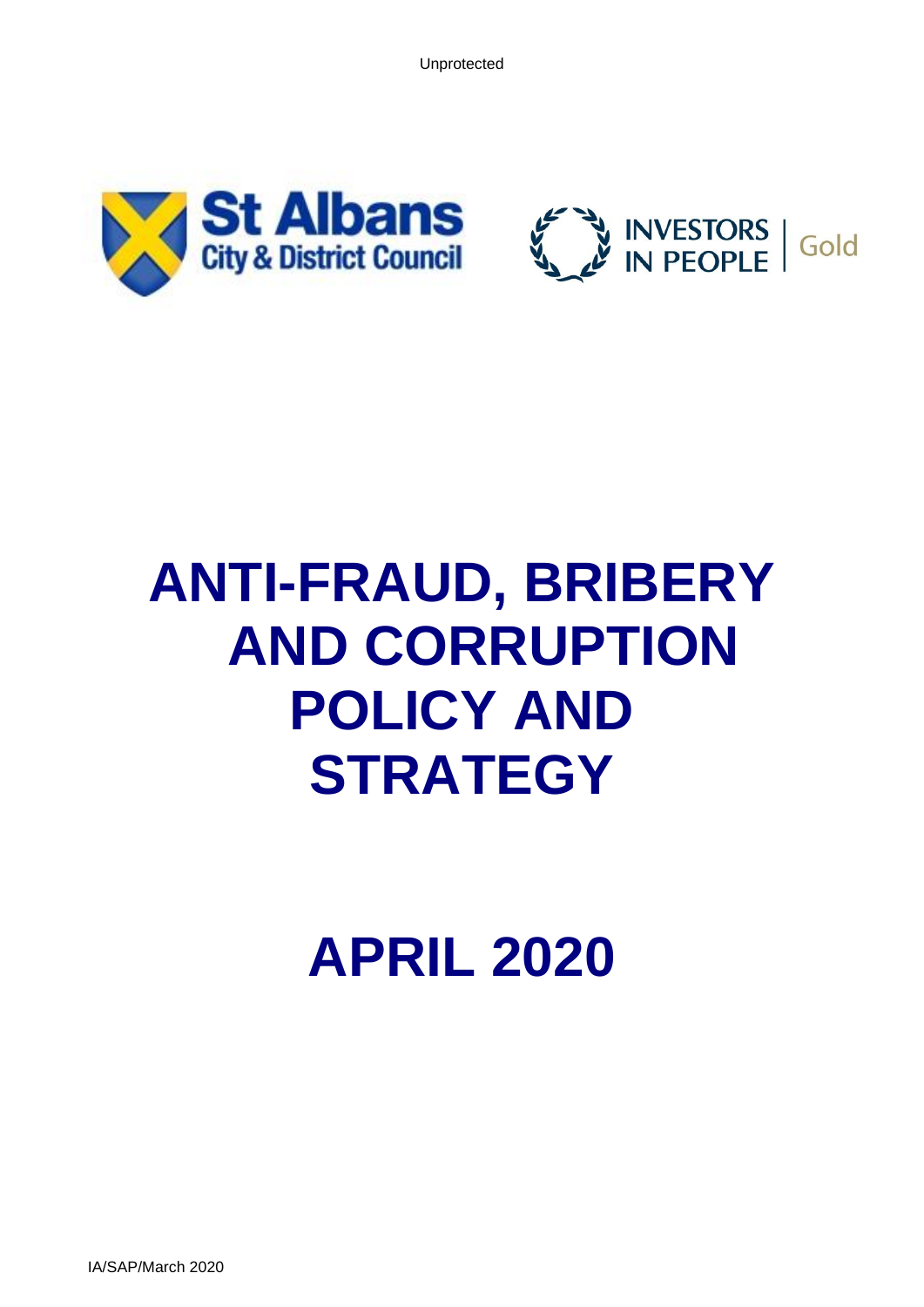# **ANTI-FRAUD, BRIBERY AND CORRUPTION POLICY STATEMENT**

- The Council will not tolerate any form of fraud, bribery or corruption from within the Council, from external organisations, or from individuals.
- The Council is committed to the prevention, deterrence, detection and investigation of all forms of Fraud, Bribery and Corruption, at all levels of its activity, and in the wider community.
- The Council will seek to prosecute or apply other appropriate sanctions to perpetrators of Fraud, Bribery and Corruption and to fully recover any losses.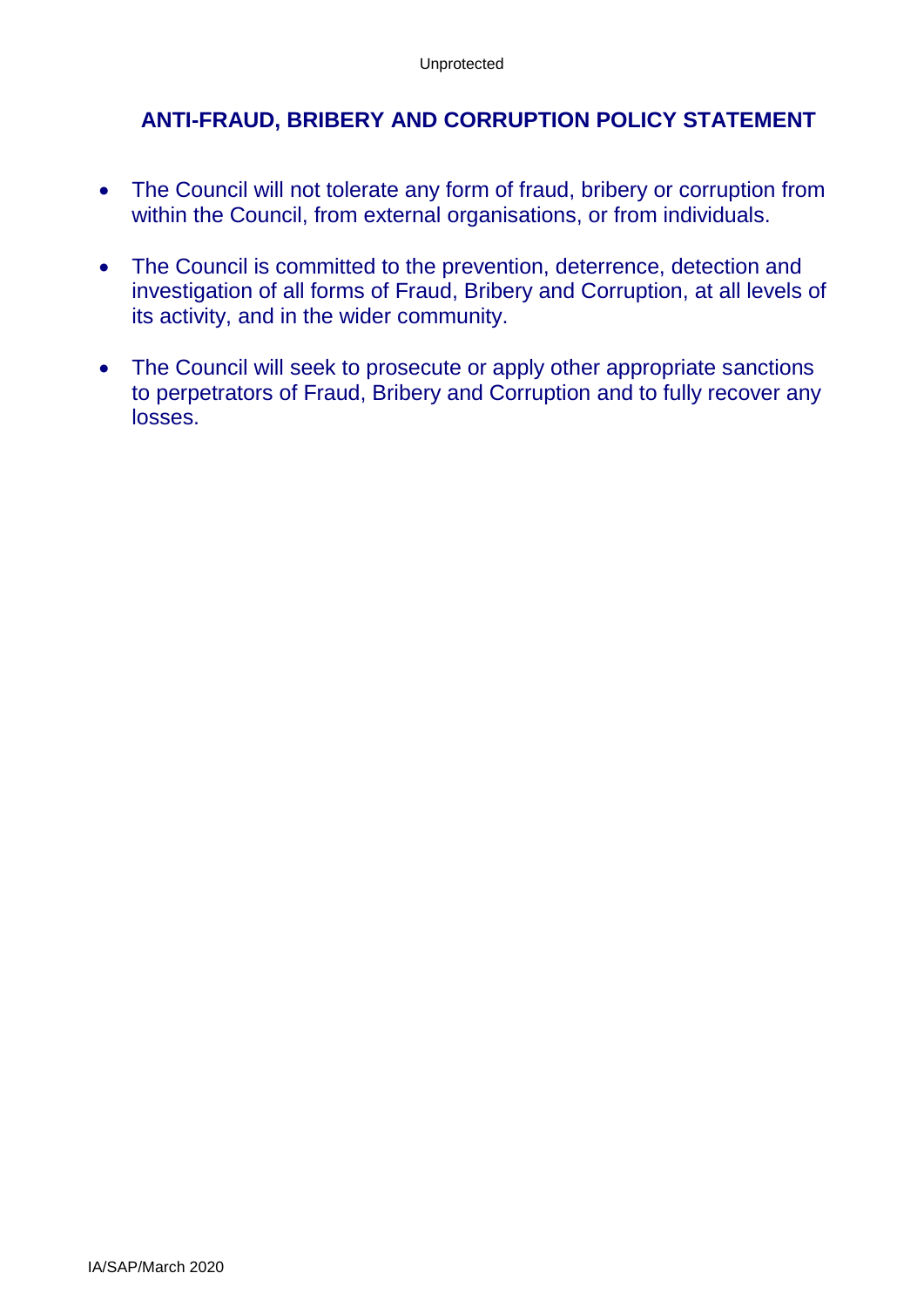## **Types of actions covered by this policy.**

#### **1 FRAUD**

- 1.1 The Fraud Act 2006 defines three types of action which could each constitute fraud. The important point here is that it is the "intent" by a person to make a gain for themself or another or cause another to make a loss or be exposed to the risk of a loss. Whether a person is successful or not in their outcome is not important, for an offence to have been committed.
	- i. Fraud by false representation is committed when a person:
	- a) makes a false representation either expressly or implied dishonestly i.e. by lying;
	- b) knows that the representation is or might be untrue or misleading;
	- c) intends by that representation to make a gain for themself or another or cause loss to another or expose another to a risk of loss.
	- ii. Fraud by failing to disclose information is committed when a person:
	- a) dishonestly fails to disclose information to another person which they are under a legal duty to disclose:
	- b) intends by that failure to make a gain for themself or another or cause loss to another or expose another to a risk of loss.
	- iii. Fraud by abuse of position is committed when a person:
	- a) occupies a position in which they are expected to safeguard, or not to act against, the financial interests of another person;
	- b) dishonestly abuses that position;
	- c) intends by that abuse to make a gain for themself or another or cause loss to another or expose another to a risk of loss.
- 1.2 A person may be regarded as having abused their position even though their conduct consisted of an omission rather than an act.

## **2 BRIBERY**

2.1 Bribery is defined as "the offering, giving, receiving, or soliciting of any item of value to influence the actions of an official or other person in charge of a public or legal duty."

## **3 CORRUPTION**

- 3.1 Corruption arises when a person receives any benefit which influences them and causes them to act differently when conducting Council business.
- 3.2 As can be seen from the definitions above, an act or acts by an individual could comprise a combination of fraud, bribery and corruption.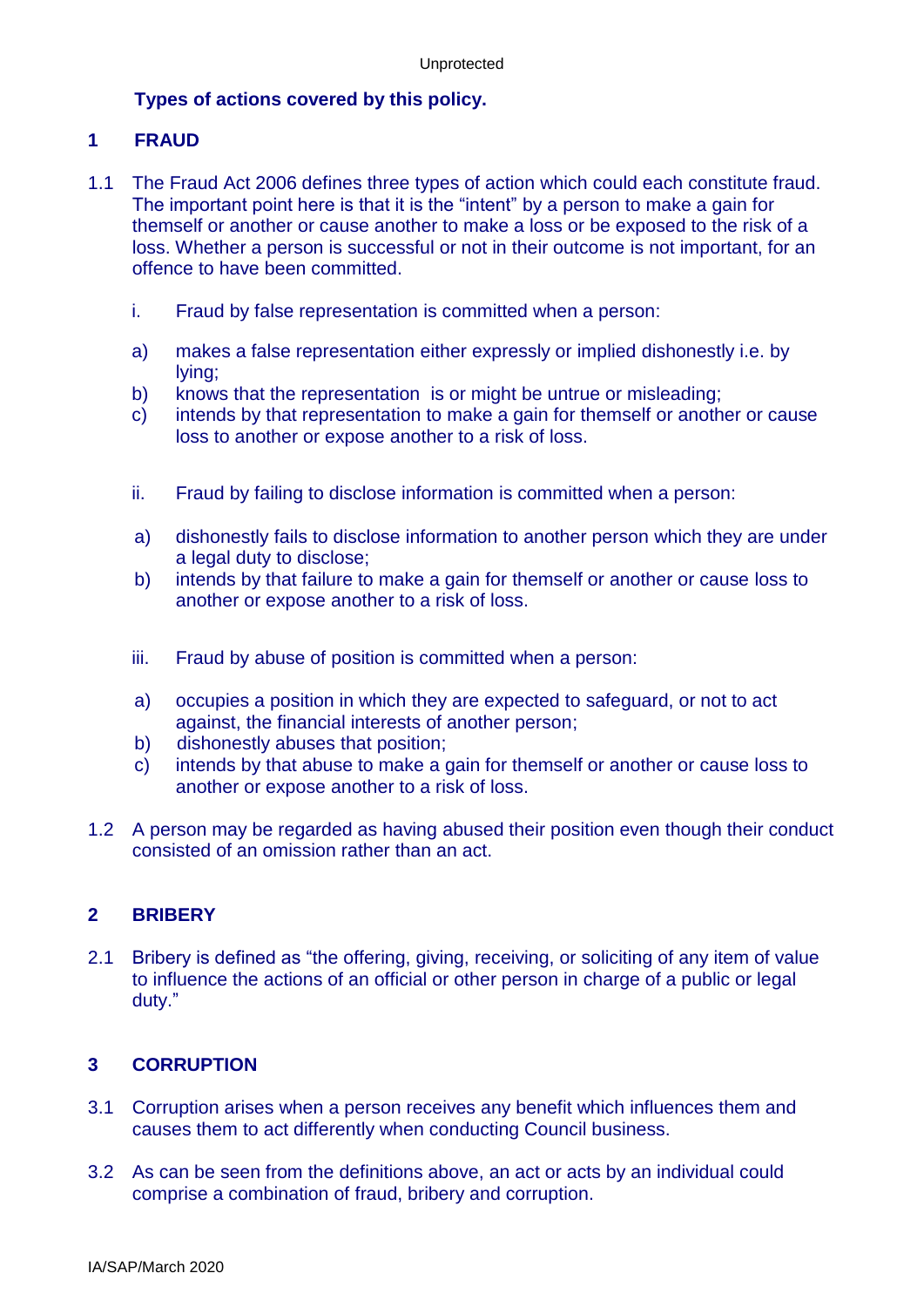## **4 ANTI-FRAUD, BRIBERY AND CORRUPTION STRATEGY – INTRODUCTION**

- 4.1 The Council is committed to operating an effective Anti-Fraud, Bribery and Corruption Strategy designed to:
	- prevent fraud, bribery and corruption;
	- pro-actively detect fraud, bribery and corruption;
	- undertake relevant investigations where appropriate;
	- prosecute and recover any losses where appropriate.
- 4.2 The Council has high expectations of propriety and accountability from Members, employees, contractors and service users and in particular that they will all adhere to legal requirements, rules, procedures and practices.
- 4.3 The Council also expects that individuals and organisations (e.g. suppliers, contractors, and service providers) will always act with integrity towards the Council.
- 4.4 This strategy is based on a series of comprehensive interrelated procedures designed to prevent or detect attempted fraudulent or corrupt acts. These cover:-
	- Culture
	- Prevention
	- Detection and Investigation
	- Training.
- 4.5 The Council is aware of the need for accountability and good stewardship which are enshrined in statute and regulation. For example:
	- There is an Audit Committee of elected Members which oversees corporate governance, risk management, *anti-fraud and corruption* and considers reports by Internal and External Audit;
	- The Council must appoint a Section 151 Officer who has a personal responsibility for sound financial systems;
	- The Council is required to ensure that an adequate and effective Internal Audit exists within the organisation;
	- **External Auditors scrutinise the Council's business and accounts:**
	- Procedures exist for the public to inspect the Council's accounts and to question the External Auditors;
	- The Council is required to appoint a Monitoring Officer to monitor the lawfulness and fairness of decision-making;
	- Decisions are made in public meetings, save for limited prescribed circumstances where the need for confidentiality is paramount;
	- Members of the public can request the Local Government Ombudsman to investigate cases of alleged maladministration;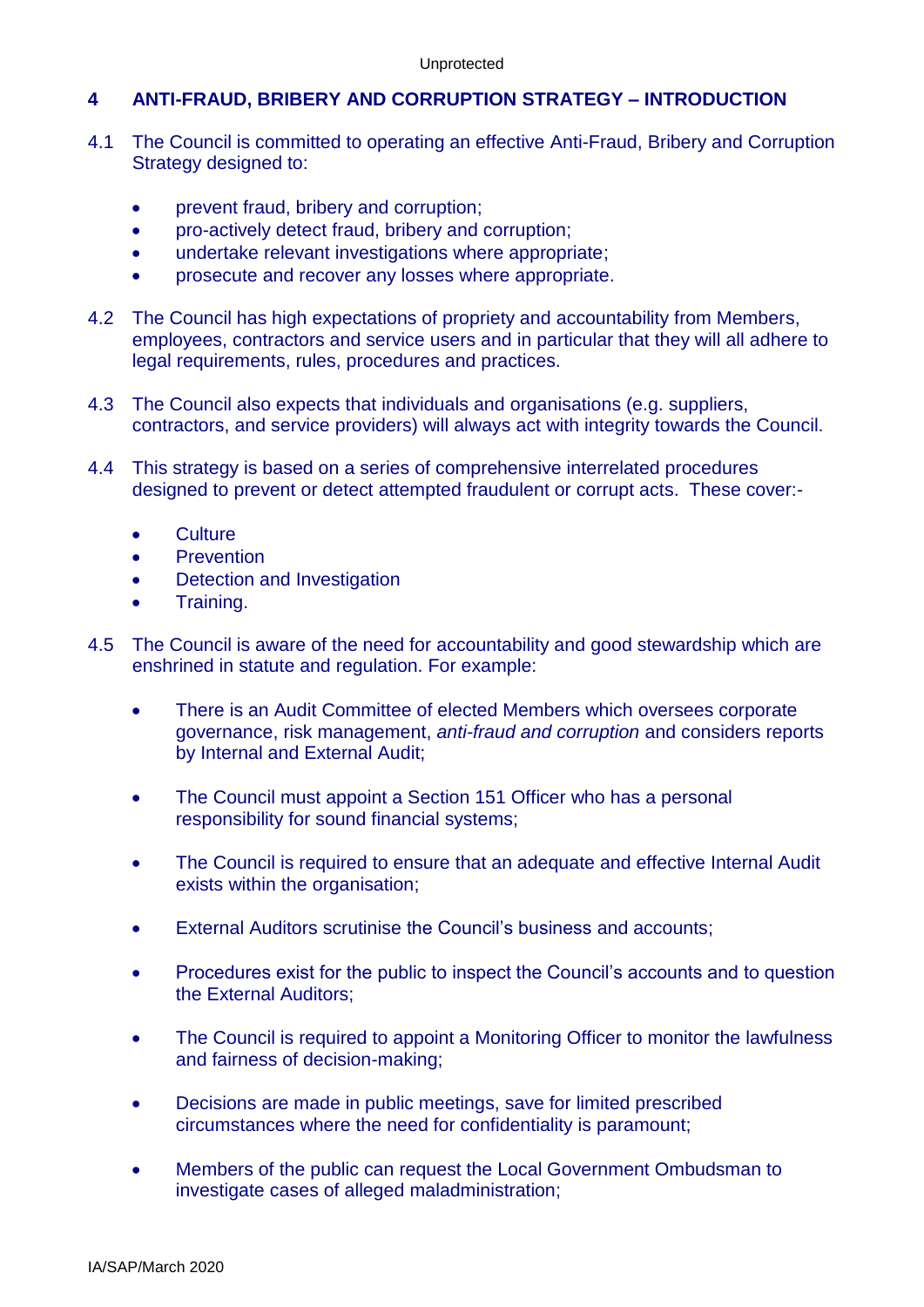- 4.6 There is also a high degree of external scrutiny of its affairs by a variety of bodies including:-
	- The External Auditor:
	- The Public/Service Users (through the Council's Complaints Procedures and Freedom of Information requests);
	- Central Government Departments;
	- HM Revenue and Customs.
- 4.7 The Deputy Chief Executive (Finance and Legal) is the Section 151 officer for the Council as defined by the Local Government Act 1972. He has an overriding and statutory responsibility to ensure that there are adequate and effective financial procedures in place.
- 4.8 The External Auditor has a statutory duty to ensure that the Council has in place adequate arrangements for the prevention and detection of fraud and corruption.

## **5 POLICY FRAMEWORK FOR PREVENTING FRAUD, BRIBERY AND CORRUPTION**

- 5.1 The Audit Committee monitors the effectiveness of anti-fraud, bribery and corruption arrangements throughout the Council. This Committee will therefore consider, on an annual basis a report from the Internal Audit Manager about both the Policy Framework, the Plan for Anti-Fraud activity and level of fraud detected within the Council. This Committee will approve any changes to the Policy Framework.
- 5.2 The key policies comprising this Policy Framework are:-

#### (i) **Anti-Fraud, Bribery and Corruption Policy and Strategy**

This document sets out the Strategy of the Council to prevent loss due to fraud, bribery and corruption. It sets out the intention of the Council to be both proactive in detecting suspected instances of fraud and then dealing with known instances of loss.

#### (ii) **Whistle blowing Policy**

Whistle blowing remains the most common way that fraud, bribery and corruption are detected in organisations such as the Council. Members, staff, the public and contractors (and their staff) are able to raise allegations in a confidential manner.

#### (iii) **Anti***-***Money Laundering Policy**

This Policy defines that the Internal Audit Manager is the Money Laundering Reporting Officer for the Council and explains how any allegations of such practice will be dealt with.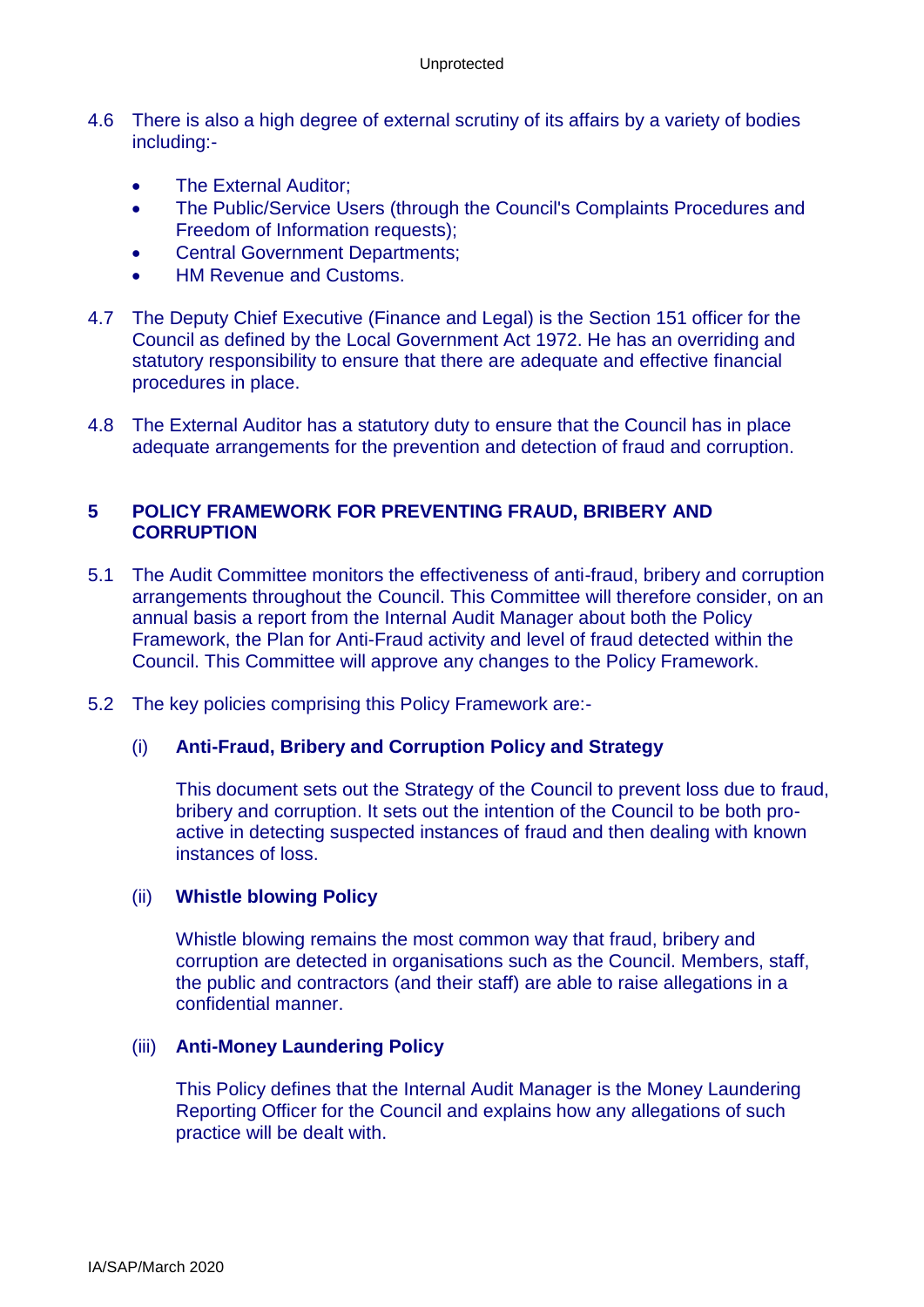## **6 KEY OFFICERS AND CORPORATE GROUPS**

- 6.1 There are a number of officers and Corporate Groups which have a key role in protecting the Council from fraud / loss. These include:
	- the Chief Executive Board who are responsible for management of the risk of fraud, fraud prevention and detection;
	- the Deputy Chief Executive (Finance and Legal), as the Section 151 officer, has a specific responsibility to ensure adequate and effective anti-fraud/loss arrangements are in place;
	- the Internal Audit Manager chairs the Anti-Fraud Group (which will develop the Anti-fraud, Bribery and Corruption Policy and Strategy of the Council), and is the Money Laundering Reporting Officer as well as the investigating officer for any issues reported under the Whistle Blowing Policy;

## **7 CULTURE**

- 7.1 The employees of the Council play a critical part in preventing fraud, bribery and corruption and they are positively encouraged to raise any concerns that they may have. Employees concerns will be treated in confidence, be properly investigated and dealt with fairly. The process for raising concerns is as per the Council's Whistle blowing Policy:
	- With the line manager;
	- The Chief Executive:
	- The Deputy Chief Executive (Finance and Legal);
	- The Monitoring Officer;
	- The Internal Audit Manager either in person, on 01727 819332 or by e-mail at [sally-anne.pearcey@stalbans.gov.uk.](mailto:sally-anne.pearcey@stalbans.gov.uk)
- 7.2 The Council has a Whistle Blowing Policy in accordance with the Public Interest Disclosure Act. Copies of the Policy are available on request from the Internal Audit Manager or from the Council's website.
- 7.3 If someone becomes aware of an incidence of fraud or corruption they **should not**:
	- Do nothing;
	- Be afraid of raising concerns;
	- Approach or accuse individuals directly;
	- Try to investigate the matter:
	- Raise suspicions to anyone other than those charged with the proper authority.
- 7.4 Where any officer becomes aware of an incidence of fraud or corruption they **should**
	- Make an immediate note of the concerns:
	- Promptly discuss suspicions with the Internal Audit Manager.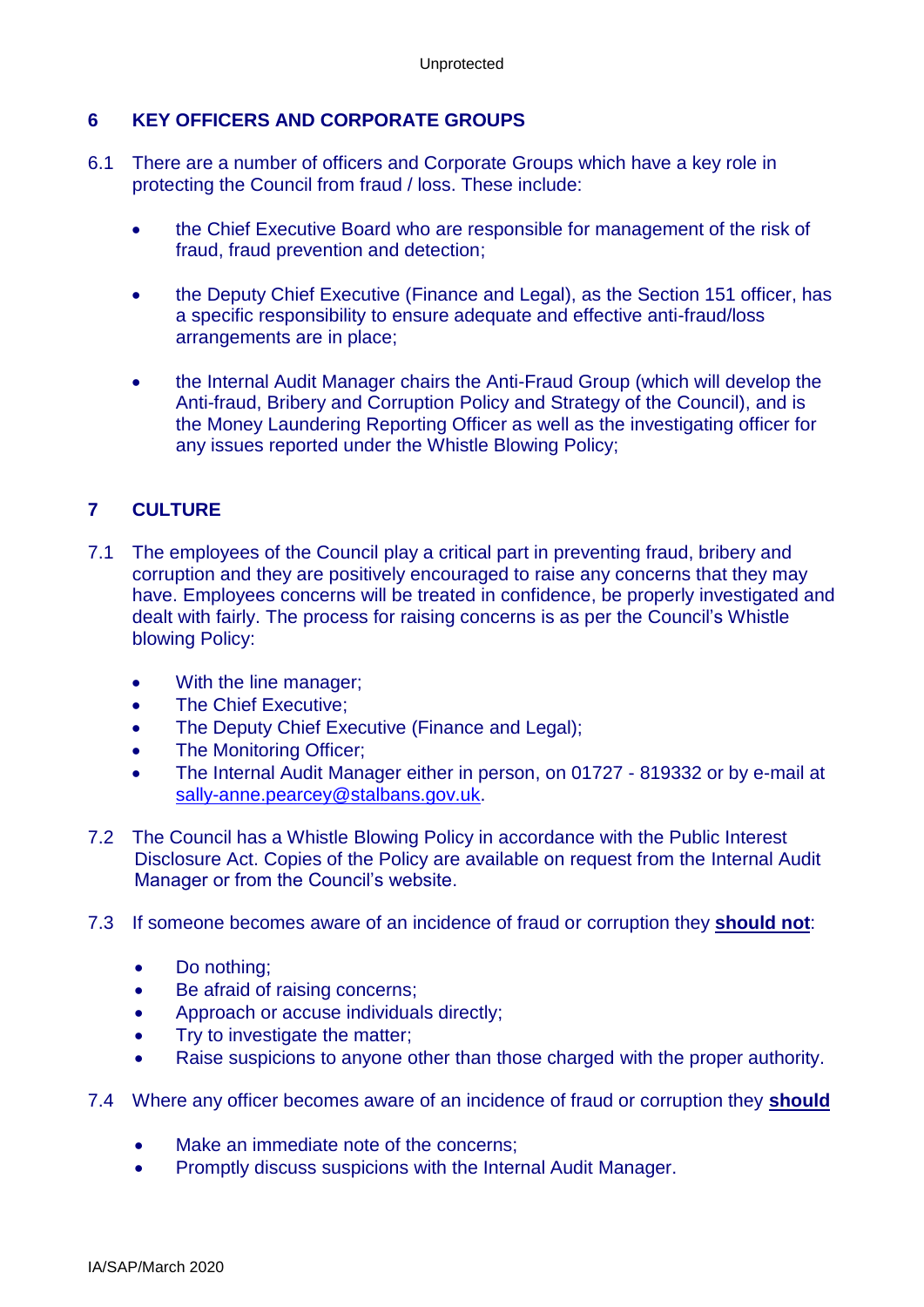## **8 PREVENTION**

- 8.1 The Council will deal robustly with malpractice involving public funds. The Council will deal swiftly and firmly with those who defraud it. In relation to complaints involving Members, the Internal Audit Manager will consult the Monitoring Officer on whether or not the complaint falls within the scope of the Members Code of Conduct and if so, what further steps (if any) should be taken.
- 8.2 Members are expected to observe the highest standards of conduct. In particular, Members are required to give a written undertaking to observe the Members Code of Conduct, to declare interests that might conflict with their role and are required to operate within:
	- The Council's Local Code of Conduct:
	- The Council's Constitution:
	- Sections 29-34 of the Localism Act 2011;
	- Local Authorities Member's Interest Regulations 1992 (as amended by the Relevant Authorities (Disclosable Pecuniary Interests) Regulations 2012).
- 8.3 These matters and other guidance are specifically brought to the attention of Members.
- 8.4 From time to time, Members may be contacted by local people concerning suspicions of fraud, bribery and corruption relating to the Council's business. In such circumstances they should pass full details of the concern to the Internal Audit Manager, who will ensure that the matter is appropriately dealt with.
- 8.5 Employees the Council recognises that a key preventative measure in the fight against fraud, bribery and corruption is to take effective steps at the recruitment stage to establish, as far as possible, the previous record of potential employees, in terms of their propriety and integrity. In this regard, temporary and contract employees should be treated in the same manner as permanent employees.
- 8.6 As part of the appraisal process, all Council employees are required to annually sign a declaration of interests form. Staff are required to bring to the attention of their manager any interest which may impinge on the impartiality of their work.
- 8.7 Employee recruitment is in accordance with the *Recruitment and Selection Policy and Procedure* procedures laid down by the Head of Human Resources, Customer Services and IT. In particular written references will be obtained regarding honesty and integrity of potential employees before employment offers are confirmed.
- 8.8 Independent confirmation of professional qualifications will be obtained before offers of employment are confirmed. When recruiting for posts which involve work with or unsupervised access to children or vulnerable adults the screening process must include assessment and checks by the Disclosure and Barring Service.
- 8.9 Employees are then expected to abide by the Code of Conduct which sets out the Council's requirement on personal conduct. Employees are also expected to follow any Code of Conduct related to their personal professional institute.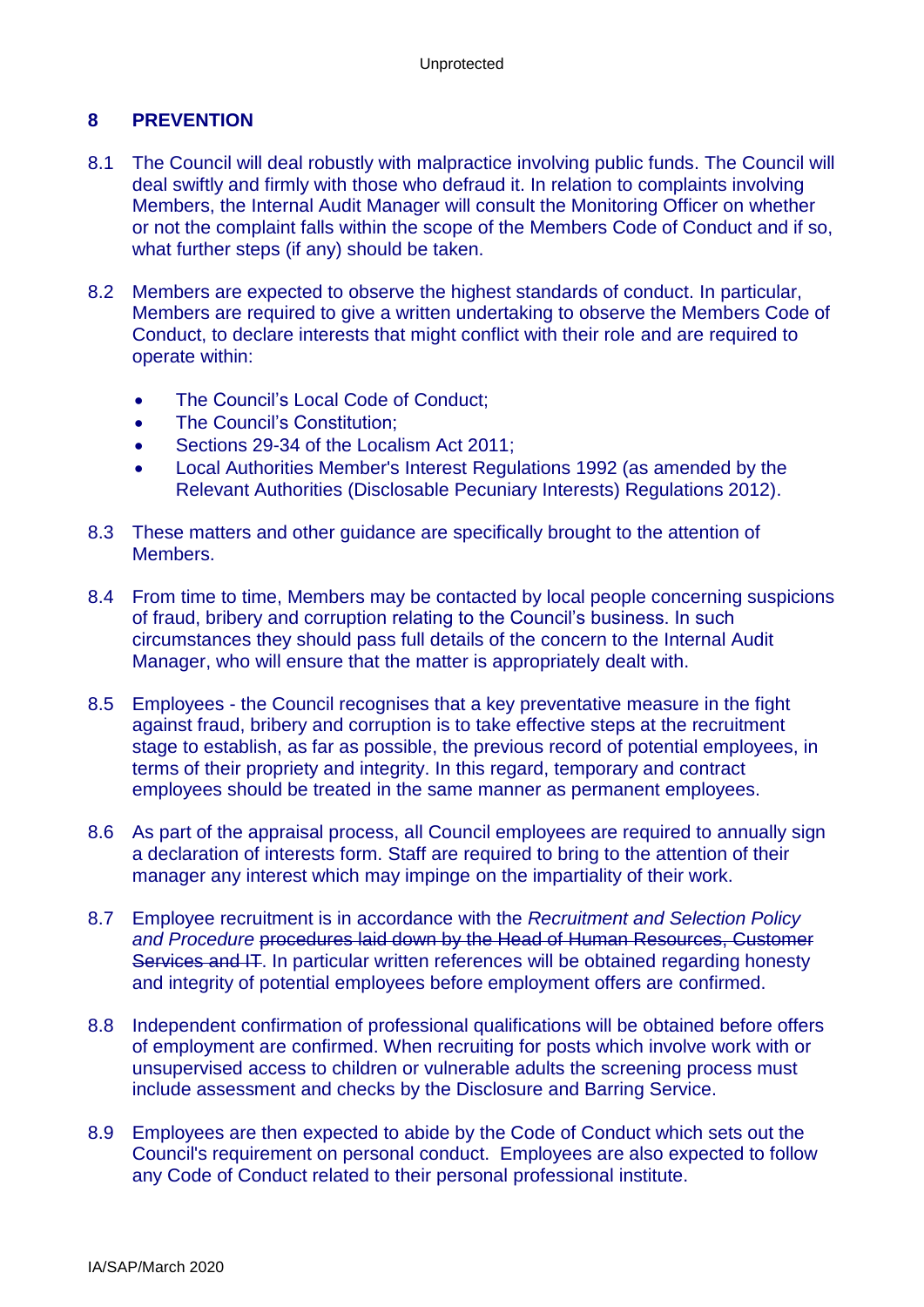- 8.10 The role that employees are expected to undertake in the Council's framework of internal control will feature in the employee induction procedures.
- 8.11 The Council has in place a Constitution containing Financial, Contract and Property Procedure Rules that provide a framework of control. Employees must operate within these Rules.
- 8.12 The Council maintains a register of interests for all staff and Members and there is an expectation that all relevant interests will be declared.
- 8.13 Cases involving staff may lead to disciplinary action, and potentially result in dismissal and referral to the Police for further action where appropriate.
- 8.14 Contractors the Council expects the highest standards of conduct from all its contractors and the staff they employ. The Whistle Blowing Policy includes all contractor's staff and present procedures are being reviewed with contractors for detecting fraud in the procurement process.
- 8.15 Cases involving suppliers, customers or partners will usually be referred to the Police or the organisation's external auditors.
- 8.16 Arrangements are in place, and continue to be developed, to encourage the exchange of information between the Council and other public agencies on national and local fraud, bribery and corruption activity. Exchange of information is in accordance with the General Data Protection Regulations 2018.
- 8.17 These public agencies include:-
	- The Police;
	- The National Investigation Service
	- The External Auditor;
	- Local, Regional and National Auditor Networks;
	- The National Anti-Fraud Network;
	- The Department of Works and Pensions (DWP);
	- Local Borough / District Councils / The County Council

#### **9 DETECTION AND INVESTIGATION**

- 9.1 The array of preventative systems, particularly internal controls systems within the Council, has been designed to provide indicators of fraudulent activity although generally they should be sufficient in themselves to deter fraud.
- 9.2 It is the responsibility of all staff to prevent and detect fraud, bribery and corruption. It is often the alertness of employees and members of the public to such indicators that enables detection and the appropriate action to take place when there is evidence that fraud, bribery or corruption may be in progress.
- 9.3 Despite the best efforts of managers and auditors many frauds are discovered by chance or anonymous information and the Council has in place arrangements to enable such information to be properly dealt with.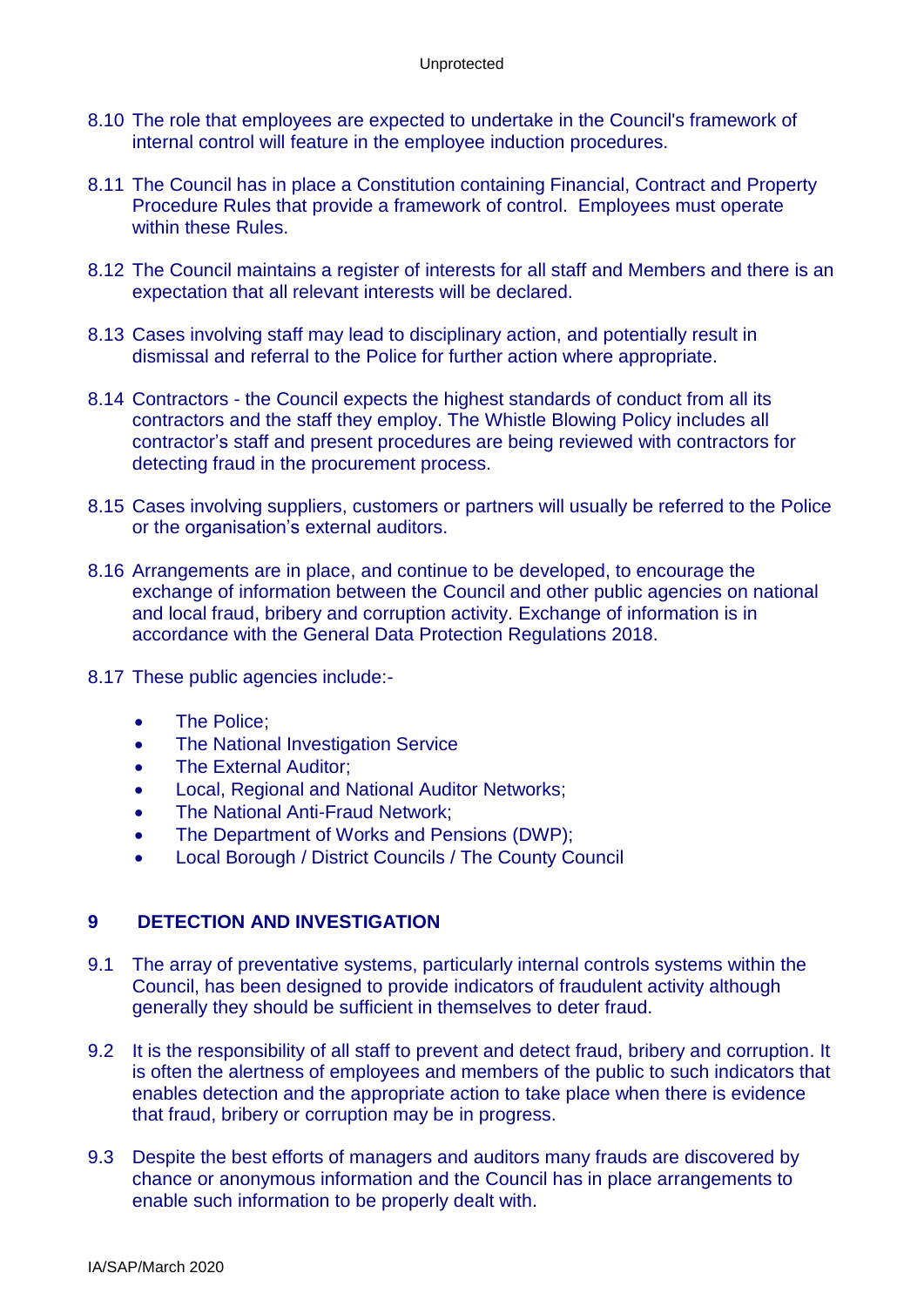- 9.4 It is a requirement of this Strategy that all suspected irregularities are reported to the Internal Audit Manager. Reporting is essential and:-
	- ensures the consistent treatment of information regarding fraud and corruption;
	- facilitates proper investigation by an experienced Internal Audit department:
	- ensures the proper implementation of a fraud response investigation plan.
- 9.5 Depending on the nature and anticipated extent of the allegations, Internal Audit normally works closely with management and other agencies such as the Police to ensure that all allegations and evidence are properly investigated and reported upon.
- 9.6 The Council's Disciplinary Procedures will be used where the outcome of the investigation indicates improper behavior by a member of staff.
- 9.7 When there is evidence that a criminal offence may have occurred, the Council's policy is that the Police will be called. However this will not delay the matter being dealt with on an internal basis. Referral to the Police is a matter for the Internal Audit Manager following consultation with the Chief Executive.
- 9.8 The External Auditor also has powers to independently investigate fraud, bribery and corruption and the Council can use their services for this purpose, if considered appropriate.

#### **10 TRAINING**

10.1 The Council recognises that training is an effective method of preventing fraud and loss. Consequently training courses will be provided to key staff to highlight the risks in this area. There are plans in place to continue to provide these courses on a regular basis for staff and Members.

#### **11 SUMMARY**

- 11.1 The Council has in place a clearly defined network of systems and procedures to assist in combating fraud, bribery and corruption. It is determined that these arrangements will keep pace with any future developments in both preventative and detection techniques regarding fraudulent or corrupt activity that may affect its operational activities.
- 11.2 The Council maintains a continuous overview of such arrangements in particular, through the Anti-Fraud Group, the Financial Procedure Rules and Internal Audit.
- 11.3 This Strategy will be subject to review annually to ensure its currency.